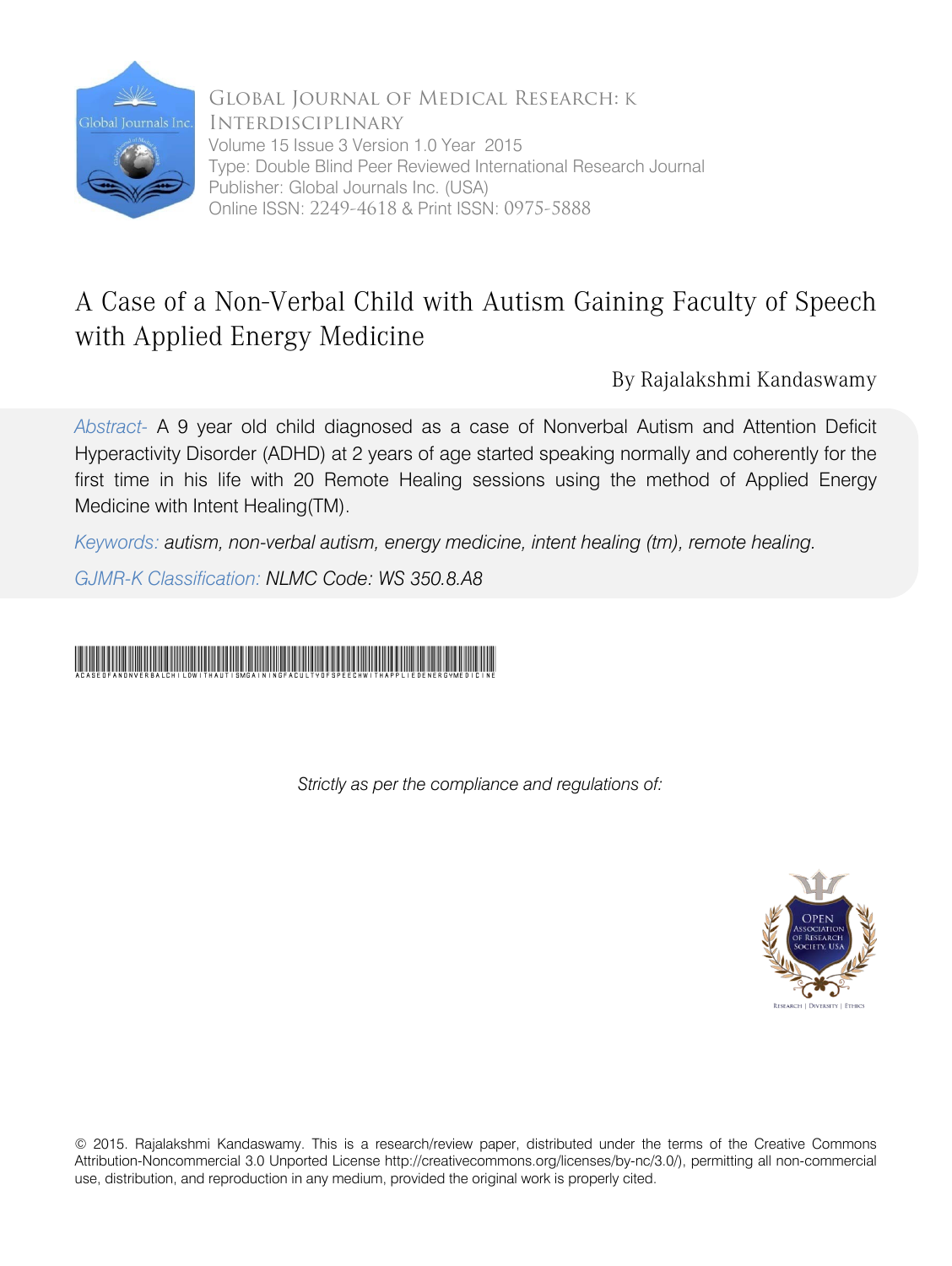# A Case of a Non-Verbal Child with Autism Gaining Faculty of Speech with Applied Energy **Medicine**

Rajalakshmi Kandaswamy

Abstract- A 9 year old child diagnosed as a case of Nonverbal Autism and Attention Deficit Hyperactivity Disorder (ADHD) at 2 years of age started speaking normally and coherently for the first time in his life with 20 Remote Healing sessions using the method of Applied Energy Medicine with Intent Healing(TM).

*Keywords: autism, non-verbal autism, energy medicine, intent healing (tm), remote healing.*

#### I. Introduction

he incidence of Non-Verbal Autism is on the increase with apparently no effective known scientific cure for the same. I present a case here The incidence of Non-Verbal Autism is on the increase with apparently no effective known scientific cure for the same. I present a case here in which a child with a diagnosis of Non-verbal Autism and Attention Deficit Hyperactivity Disorder ,who had never spoken in his life was healed by me operating in the newly emerging scientific discipline of Applied Energy Medicine, using the Intent Healing (TM) Remote Healing method, following which he started speaking for the first time in his life. The child lived in California, U.S and I did the Remote Healing sessions from Chennai, INDIA.

#### II. Case

A 9 year old boy who was diagnosed as a case of Non-verbal Autism and Attention Deficit Hyperactivity Disorder at the age of two years presented with the complaints of never having spoken a single word in his life in spite of his hearing and all other faculties being examined by doctors and reported as normal. Other complaints were hyperactivity, not making eye-contact, not studying on his own or going to school (every school the parents took him to refused admission as he was too hyperactive, disruptive in class and would wander away), not communicating or socializing, clenching his teeth repeatedly, making repetitive noises and pinching things with his fingers.

### III. Materials

Energy Medicine is the art and science of restoring a being/system to its natural state of well-being

and wholeness by augmenting the innate ability of the being/system to heal itself on all levels by bringing about shifts in the energy fields in the being/system to resonate with its natural frequency of alignment, balance and harmony. Intent Healing(TM) is healing using the power of Intention, accessing energies prior to consciousness that is free from all limiting conditioning and which brings about the realignment in the energy fields of beings/systems by rewiring the neural network in the brain and gut, reprogramming the DNA and erasing faulty cellular memories. To understand the newly emerging scientific field of Applied Energy Medicine and the Intent Healing(TM) method further, it is recommended to peruse the editorials given under the references in this report. They may be downloaded from www.intenthealing.com/blog

#### IV. Methods

Energy based assessments and reports were given to each parent individually after the observation of their energies over two days and nights. Similar energy assessment was done for the child as well and the report of the child's energy pattern was shared with both parents. The specific and individual energy disturbances seen in each of them and the reasons for the same was explained in detail in the report. Remote Healing sessions with Intent Healing(TM) was done. The healing sessions were of two types - Timed remote healing sessions and healing sessions over Skype . The sessions over Skype was done with the parents and the sessions for the child was done as Timed remote healing sessions when the child was lying in bed at night. The total number of healing sessions was 20 of which 5 sessions were done with each parent (biological mother and father) and 10 sessions for the child. The sessions were spread over a period of one month. The energy disturbances in each parent and the child was corrected and their energies re-aligned in the healing sessions over Skype and in the Timed remote healing sessions. Regular feedback about the shifts seen in the energy fields of each parent and in the child was given to the parents after each healing session done with them and the child.

Author: Sowanya Centre For Holistic Healing, Chennai 600119, *INDIA. e-mail : snowy123@gmail.com website : www.sowjanya.in*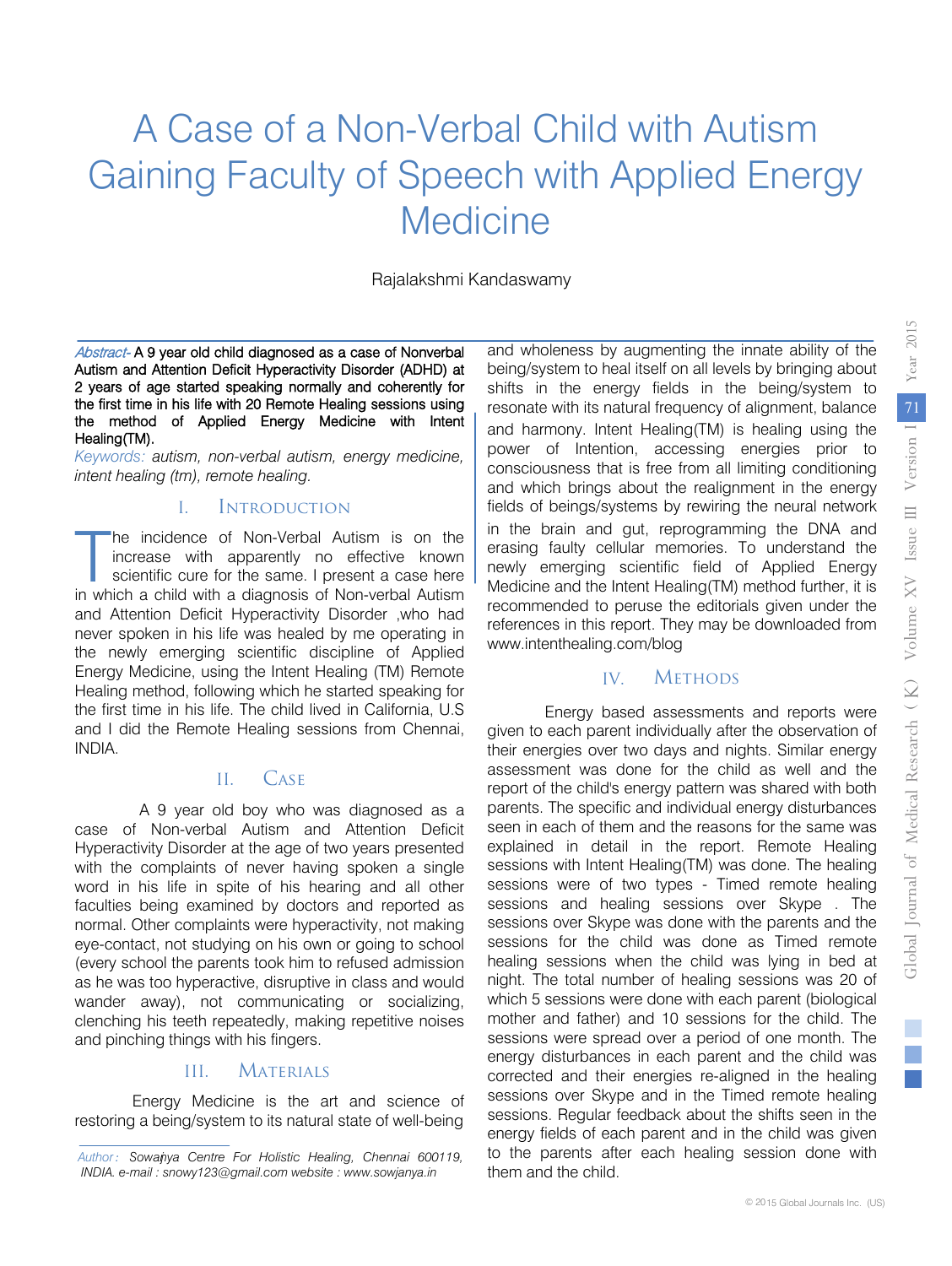# V. Results

The child started singing first and then speaking by the end of 15 healing sessions ( 5 with each parent and 5 for the child). All the other symptoms improved right from the first healing session done with each parent and teeth clenching, making repetitive noises and pinching things with his fingers disappeared completely. There was dramatic improvement in the remaining symptoms ; he started making good eyecontact, started studying on his own using the laptop and started initiating friendship with other children his age in his apartment block at home. The hyperactivity reduced by 80 percent. The energy disturbances in each parent and the child was corrected and their energies re-aligned in the healing sessions over Skype and in the Timed remote healing sessions. All the symptoms of illnesses that were present in each parent, relating to the digestive system in the mother and the low back pain and fatigue that was present in the father also completely disappeared in their individual healing sessions. All of them reported a definite and tangible improvements in energy levels and mood right from the first session.

## VI. Discussion

The basis of using the approach of Applied Energy Medicine in autism using the method of Intent Healing(TM) lies in the scientific fact that everything in the Universe is ultimately made of Energy and everything is connected to everything else at the quantum level with this common Energy Field. Latest discoveries in science has confirmed the existence of Dark Energy and Dark Matter that makes up 96 percent of the Universe. It is possible to access and connect with individual energy fields in order to assess the energy patterns and correct the disturbances and restore the energy fields into Alignment using the power of Intention and the tool of Remote Intent Healing. The symptoms that are seen in autism are due to disturbances in the energy fields of the child. This disturbance is caused mainly by the disturbances in the energy field of the parents and care givers of the child and also the surrounding environment. Once the energy disturbances are corrected in the parents first and then in the child, and each of them experience the aligned energy state individually, the limiting symptoms disappear in the child with Autism and ADHD. Not only that, with the realignment of energies in each parent to their natural, harmonious and balanced energy states, the symptoms of disease in the parents too disappears. This points to the fact that the root cause of other medical symptoms too has an underlying energy basis that can be corrected with Applied Energy Medicine with Remote Intent Healing.

# VII. Conclusions

Applied Energy Medicine using Intent Healing method can heal the limiting symptoms in autism including making children with Non-Verbal Autism gain their faculty of speech and start talking normally and coherently. It would be worthwhile to bring this quote by Tesla to our consciousness " The day science begins to study non-physical phenomena, it will make more progress in one decade than in all the previous centuries of its existence." – Nikola Tesla

## References Références Referencias

- 1. Rupert Sheldrake. Science Set Free. 1st edn. New York: Deepak Chopra Books. 2012.
- 2. Lynne McTaggart. The Intention Experiment: Using Your Thoughts to Change Your Life and the World. 1st edn. New York: Free Press. 2008.
- 3. Rajalakshmi K. Editorial. The Way Forward in Autism: The Paradigm Shift from the Problem to the Solution in Autism. Autism-Open Access Journal. 2014, 4:3.
- 4. Rajalakshmi K. Editorial. Epigenetics as a Solution in Autism: Control above Autism Genes. Autism-Open Access Journal. 2015, 5:1.
- 5. Rajalakshmi K , Premanand P. Paper presentation. Remote Healing As Evidence Based Medicine In Early Recovery Of Difficult Cardiothoracic Cases. Proceedings of International Cardiothoracic Conference; Feb 2008. AFMC Pune, INDIA.
- 6. Rajalakshmi.K. Editorial. . The Third Brain In Autism : Opening The Doors To The Solution In Autism. Neurology : Open Access Journal, Vol 1.1
- 7. W.A. Tiller, Science and Human Transformation: Subtle Energies,Intentionality and Consciousness, Walnut Creek, CA, USA: Pavior Publishing, 1997
- 8. What Are Subtle Energies? William A.Tiller,Journal of Scientific Exploration, Vol. 7, No. 3, pp. 293-304, 1993
- 9. White Paper on A Brief Introduction to Intention-Host Device Research by William A. Tiller, Ph.D. and Walter E. Dibble, Jr., Ph.D.
- 10. Jahn, R.G., and Dunne, B.J. (1987). Margins of reality: The role of consciousness in the physical world. Harcourt Brace Jovanovich, Publishers, New York.
- 11. Hunt, V. (1989). in Energy Fields in Medicine. Eds. M.A. Morton and C. Dlouhy, Fetzer Foundation,Kalamazoo, MI.
- 12. Lyn Buchanan, The Seventh Sense: The Secrets of Remote Viewing as Told by a "Psychic Spy" for the U.S. Military.Pocket Books, New York, February 2003.
- 13. Rajalakshmi.K. Case Report. A Case Of A 17 Year Old Boy With Autism Becoming Completely Independent And Thriving On His Own With Applied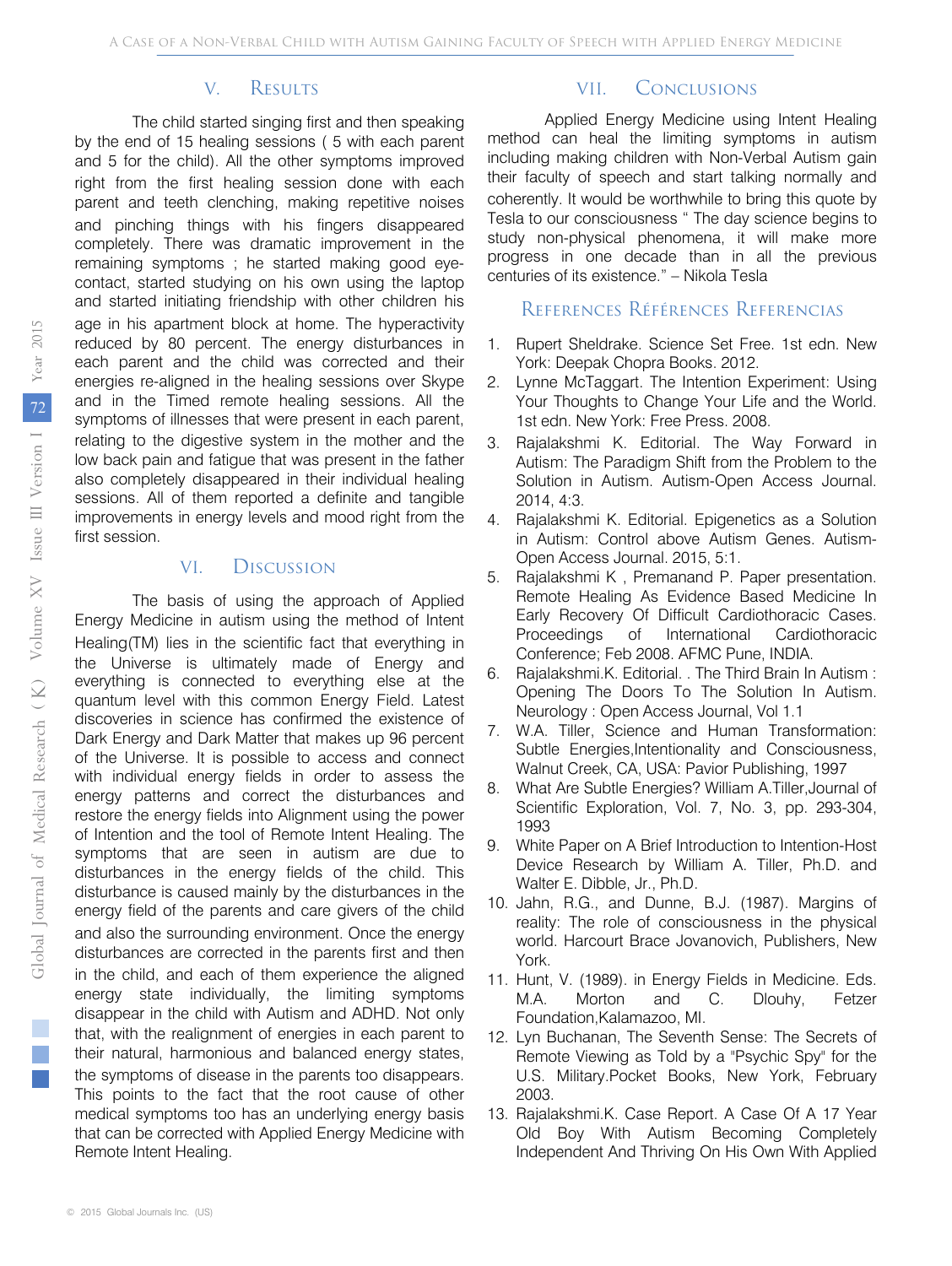Intentional Epigenetics. International Journal Of Advances In Case Report, 2015; 2(9).